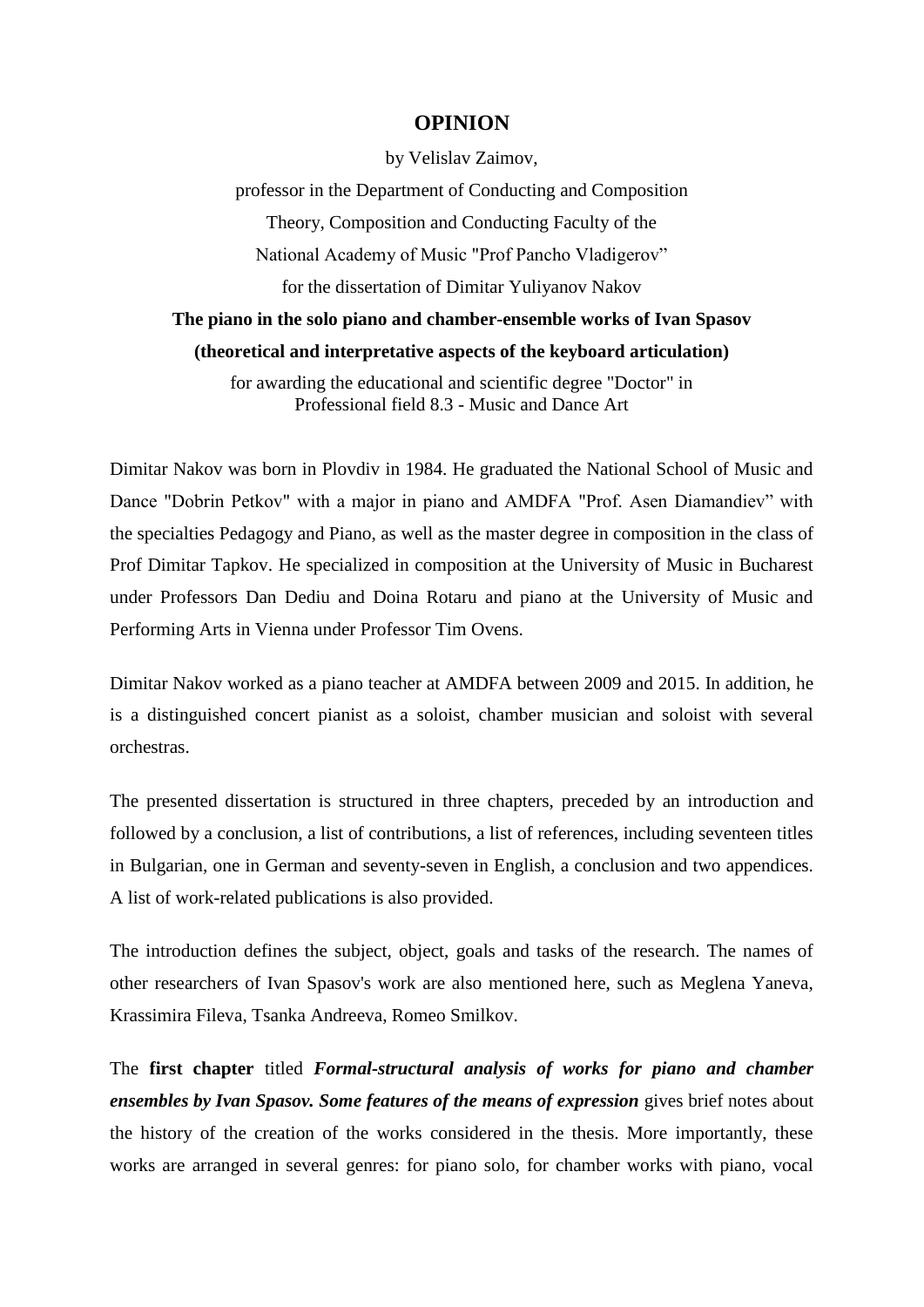works with piano and concert for piano and orchestra. In each genre the works are considered in chronological order.

In the **second chapter –** *Keyboard articulation in the music of Ivan Spasov and its basic forms,* the author makes a theoretical overview of the phenomenon of articulation in all its manifestations: first in world music literature, and later - related to the problems of the analyzed works. He identifies several types of articulation in piano parts and offers performance solutions to achieve them. To implement these decisions, the author applies musical examples that illustrate the approach to performance. This chapter would be especially useful for all performers who decided to touch on the work of Ivan Spasov.

**Chapter Three,** *Relationships of piano articulation with other musical elements* shows the connection of articulation with other elements of performance, namely: with the dynamics, with the texture (characteristic of the works of Ivan Spasov), with the caesuras between the individual constructions. Particular attention is paid to the performance of clusters and the impact they have on the overall articulation.

The **two appendices** strengthen the practical focus on the performance of the works in question and even, one might say, on the overall work of the composer.

**Appendix one** is dedicated to the shared performing experience of our prominent performers, permanently connected with the work of Ivan Spasov, namely: Prof Nedyalcho Todorov (violin), Prof Georgita Boyadzhieva and Prof Magdalena Chikcheva (cello), pianists Prof Meglena Apostolova, Assoc. Prof Velislava Karagenova and Angela Tosheva, the soprano Eva Perchemlieva - Takanova. The interviews with the mentioned performers are given in six skillfully selected questions, which point to the most important aspects in the approach to interpretation and finding the place of the overall work of Ivan Spasov in our contemporary music culture. The shared experience of all these musicians, who performed many of the first performances of a significant number of works, is undoubtedly a significant contribution to the future stage life of Spasov's works.

**Appendix two** lists in six programs the works performed by Dimitar Nakov, which are the subject of this study. These concert programs were recorded, which allows both professional musicians and lovers of contemporary music to get acquainted with a significant part of the composer's work. In these programs Dimitar Nakov presents himself brilliantly as an